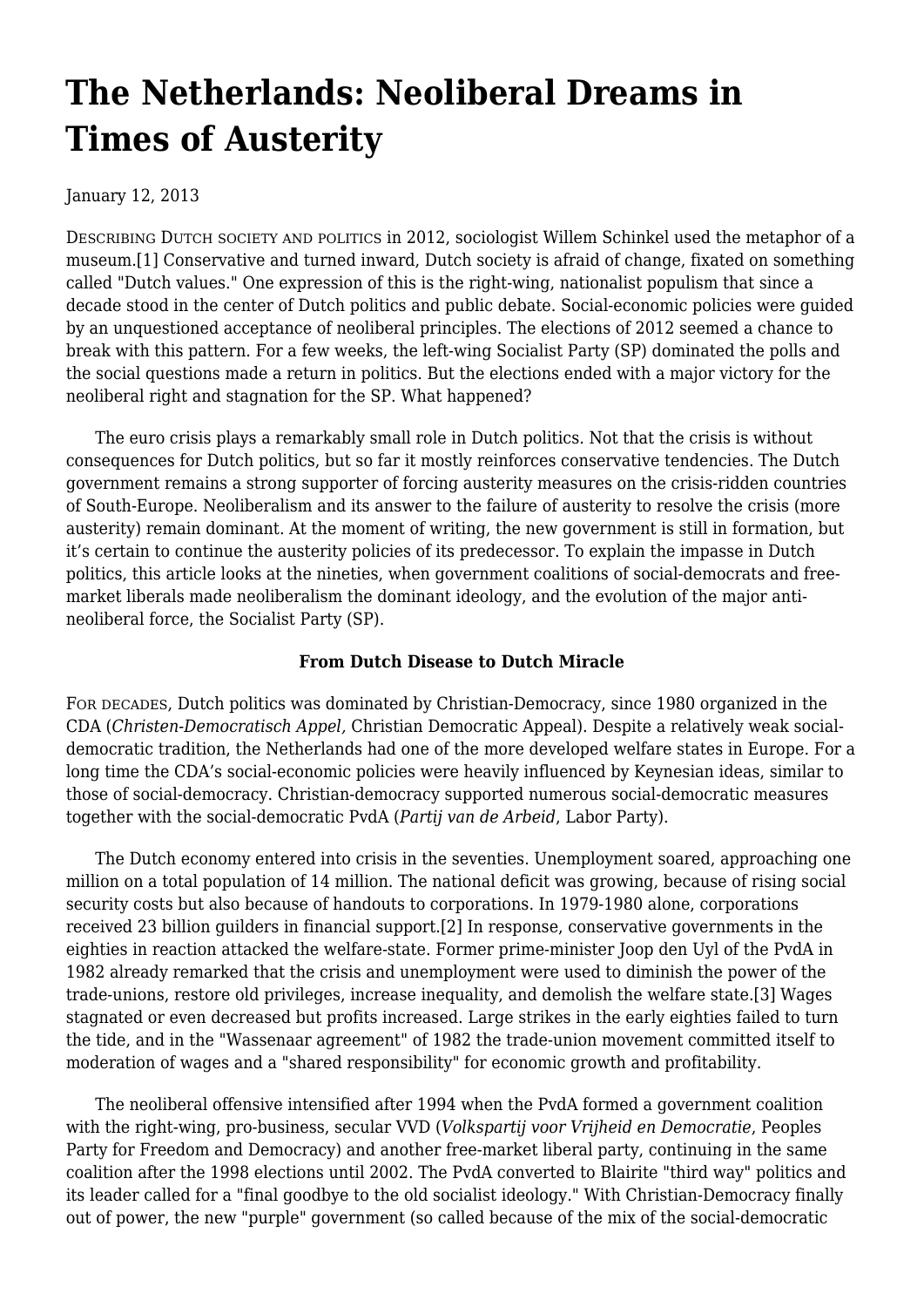red and liberal blue) introduced reforms on cultural issues like LGBT rights and euthanasia. At the same time, the labor and housing-markets were liberalized, the railways split up, important parts of social security, health care, and pension privatized, and benefits cut.

 The cooperation between the major parties on the right- and left-wing of Dutch politics, without the traditional "center" of the CDA, gave the impression that political conflict was something of the past. Politics were reduced to a form of problem management, a question of how best to implement policies almost the entire parliamentary spectrum agreed on. The trade-union movement was unable to stop the rightward shift as its leadership continued on the road of the Wassenaar agreement and cooperated with its traditional political ally, the PvdA. Where in some other states neoliberal governments confronted the unions to break their power, in the Netherlands the emphasis was on coopting the unions and making them partly responsible for government policies. Numerous strikes by disgruntled rank and file members didn't change the course of the trade-union movement and social inequality increased.

 In the nineties, the coordinates of Dutch politics changed fundamentally and many of the major political events since then, like the "no" to the European constitution in the referendum of 2005 and the rise of right-wing populism after 2001 but also the rise of the SP, can largely be understood as parts of a diffuse and contradictory backlash to the politics of "purple."

 Neoliberalism had promised continuous economic growth, and Dutch economic success in the nineties seemed to confirm this.[4] Growth rates were higher than they had been since the early seventies and victims of the government policies were marginalized. A neoliberal view of humans as rational, calculating, selfish individuals, homo economicus, became the unspoken assumption on which policies were based. At the beginning of the new millennium, the Netherlands was one of the European frontrunners in the dismantling of the welfare state.

 The populist political maverick Pim Fortuyn began his rapid rise in 2001 in large part by basing himself on people who felt ignored by this kind of politics. Fortuyn was murdered in 2002, but his legacy continued with other politicians, most prominently ex-VVD parliamentarian Geert Wilders, who radicalized Fortuyn's nationalist, anti-Muslim populism. When it came to economics, Fortuyn and his apostles offer mostly more of the same free-market ideology. But Fortuyn reintroduced an idea of conflict in politics, and right-wing populism gave its followers the feeling of belonging to a larger whole: the Dutch nation, threatened by immigrants, Muslims, and the "left-wing elites." Neoliberal economic policies remained unquestioned as culture, especially the attitude regarding the country's one million strong Islamic minority, became the central issue in politics.

 Populism has a useful function for the other political parties who can hide their own ideological character by pointing an accusing finger at it. Compared to the ravings of Geert Wilders, leader of the *Partij voor de Vrijheid* (PVV, Freedom Party[5], before the 2012 elections the third party in parliament) who demands the banning of the Quran and describes law-and-order problems in terms of a civil war, it is easy to resemble a moderate liberal, even when implementing hard right-wing policies. Although PVV parliamentarians mostly vote with other members of the right on economic issues, they also pose as defenders of the welfare-state by rejecting certain highly unpopular austerity measures.[6] Its opportunism is clear in its willingness to use these issues as political bargaining chips. Even differences on economic matters are framed in cultural terms: the PVV argues its position as part of a defense of "Dutch values"; the neoliberal right attributes both the economic and xenophobic positions of the PVV to its conservatism. This way neoliberals can amalgamate the nationalists and the left-wing opponents of neoliberalism who are accused of the same conservatism as Geert Wilders.

#### **Dutch Dissidents**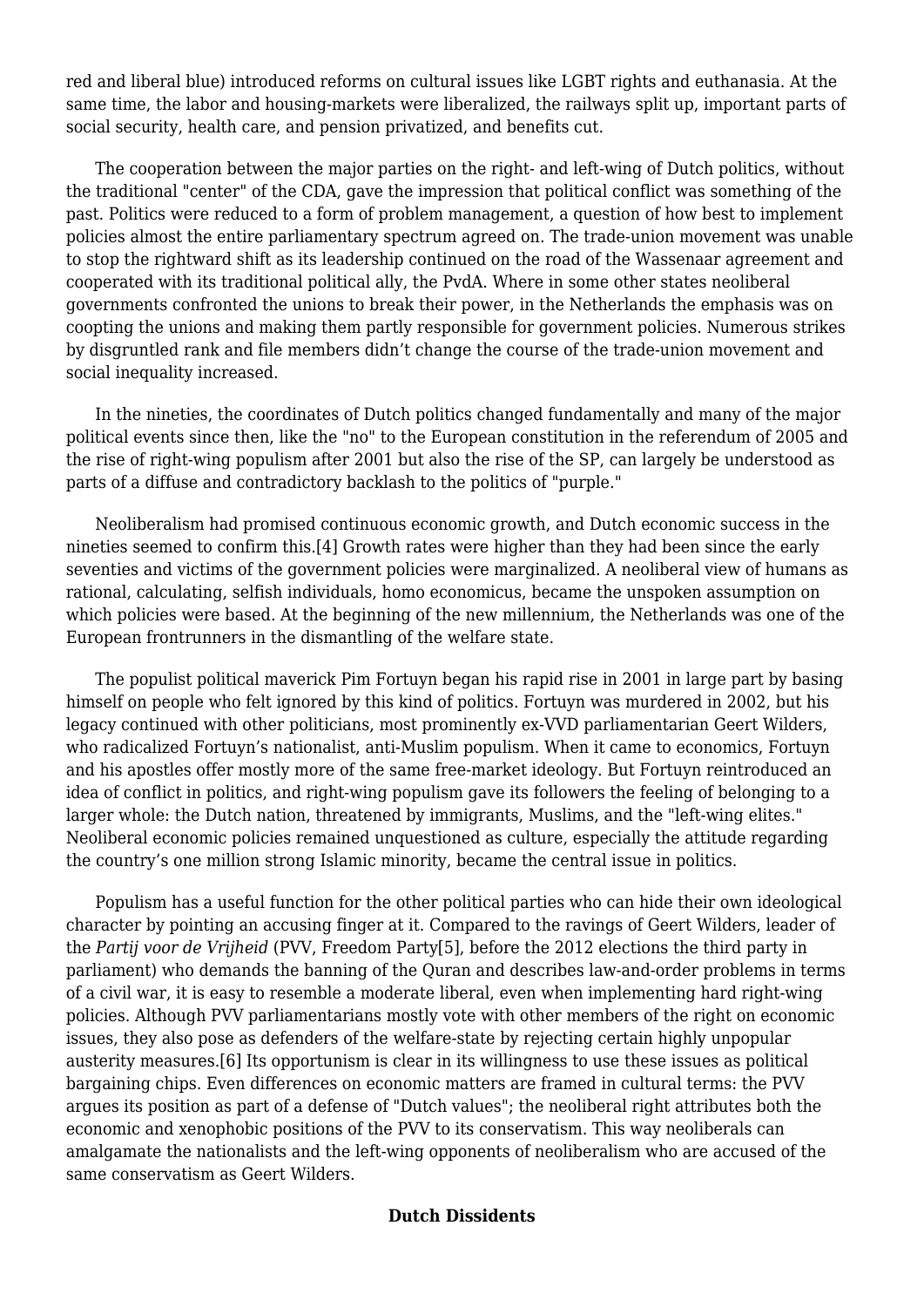YEARS INTO THE EURO CRISIS, with an unstable political landscape (the last time a government served its full four year term was in 1998), Dutch politics remained focused on cultural issues and neoliberalism the default foundation of economic policies. How did the anti-neoliberal SP become a mass-party in such a country? Did the 2012 elections really provide a chance for it to shake the neoliberal consensus of Dutch politics as both left-wing commentators and the *Wall Street Journal* thought?[7]

 The roots of the SP are in the *Kommunistiese Eenheidsbeweging Nederland (Marxisties-Leninisties),* (KEN, Communist Unity Movement Netherlands, Marxist-Leninist, using the alternative spelling popular among leftists at the time) one of several Maoist groups that were part of the radical movements of the late sixties and early seventies.[8] What made the KEN different from many other groups was that it included radicalized students as well as blue-collar workers. In the harbor of Rotterdam, one of the country's labor strongholds, it had some support in the traditional working class, and in 1970 it gained national attention for its support for a wildcat strike there. This gave the KEN credibility as an organization of the working class, both domestically and abroad: the Chinese government supported their Dutch comrades with tens of thousands of dollars.

 One of the important leaders of the KEN in those days was Daan Monjé, a pipefitter by trade. For Monjé, the Maoist ideas of "serve the people" and the mass-line were central. The mass-line meant the party should listen to "the masses," sort through their ideas, concentrate them on the basis of its ideology and base its political work on the result. For Monjé this meant that the KEN should concentrate on daily problems of Dutch workers and be guided by their demands. This approach, different from much of the other far-left groups at the time, had a lasting impact on the organization. In 1970 the KEN split and Monjé's wing went on as the *Kommunistiese Partij Nederland* (Communist Party Netherlands), changing its name two years later to *Socialistiese Partij* (Socialist Party) which grew to around 750 members.[9]

 Where before the party focused on industrial workers and urged its student-members to take factory jobs, experience led to a revaluation of this approach. Many former students had problems adapting to factory jobs. Trade unions were relatively strong in the larger factories and numerous far-left groups competed with each other for influence among the organized working class. Still heavily influenced by Maoist ideas and its distrust of established trade unions, which it saw as dominated by the "labor aristocracy," the SP took a different approach. As other radicals tried to win influence in the unions or entered the established workers' parties, the SP reached out to unorganized workers, not in the factories but in popular neighborhoods. It concentrated on issues like housing conditions, pollution, and safety. This way the SP reached workers who had very little, if any, contact with left-wing politics before.

 Part of the relative success of this approach was because of the peculiar history of the Dutch workers' movement. Compared to similar North-European countries, the Netherlands has a weak socialist movement. Even during the "left-wing seventies," the Communist Party never gained more than 7 out of 150 seats and its support was unevenly distributed across the country. The PvdA was much stronger, but its social implantation was still weaker than that of other North-European socialdemocratic parties. Part of the explanation for this is that the industrial sector, the bastion of the workers' movement in many other European countries, remained relatively weak. In the early seventies, around a quarter of the workforce worked in the industrial sector and this percentage gradually declined.[10]

 Another part of the explanation for the relative weakness of Dutch socialism is the tradition of what in sociology is called *verzuiling*; "compartmentalization." The dominant interpretation of this term is that since the late nineteenth century, Dutch society was organized in different vertical, cross-class compartments, each with its own cultural and social life and own political elites. There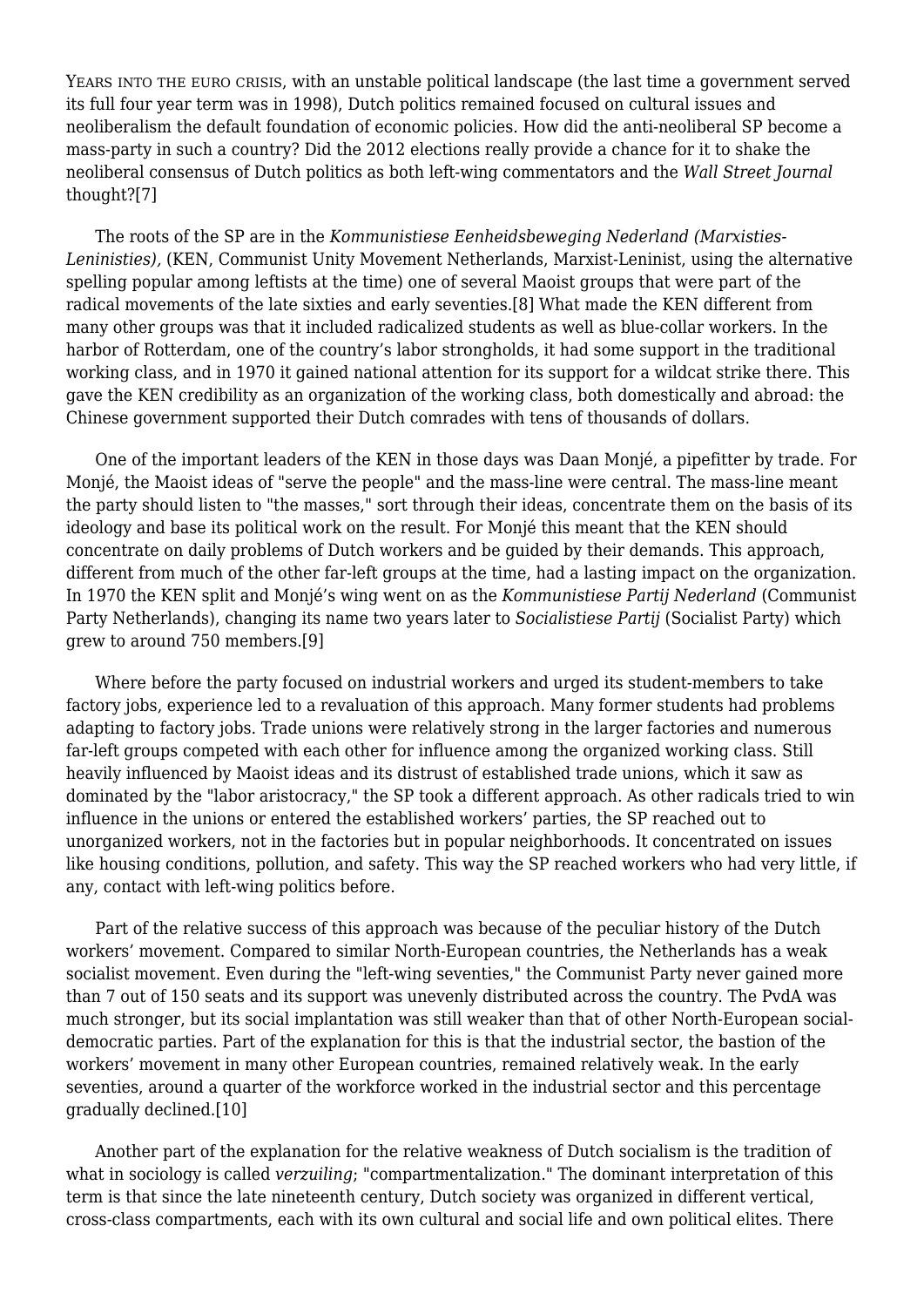was a socialist compartment but also one of the disadvantaged Catholic minority. Catholic workers were organized in separate, Catholic trade-unions. When the PvdA was organized after the end of the German occupation in 1945, one goal of the new party was to break through such barriers and win Catholic workers for socialism. It failed to do this. But the system of compartmentalization rapidly lost influence during the cultural changes in the sixties. As the influence of religion declined, religious social ties weakened. Young people in the emancipating Catholic communities came under the influence of radical ideas, their religious background no longer a reason to be hostile to socialism. The SP grew roots among such youth, with membership concentrated in the Catholic south and east of the country. In a student city like Nijmegen, where during the seventies the Catholic university was a hotbed of activism and the industrial city of Oss in the south, the party won its first councilors in 1974.

 The relative weakness of established workers' parties in such regions made it easier for a young organization like the SP to win support. Even though other left groups might not have had a strong presence there, people did not turn to the SP by default. What made the SP attractive was its practical approach to politics. Where other far-left groups often concentrated on national campaigns, the SP focused on local issues. The earlier workerism, which had lead to practices like urging male members to cut their hair short and female members to wear make-up, as "real workers would," gradually softened.

 What remained was the orientation of "serving the people." The SP organized juridical support for people who had a conflict with their landlord or boss. In several cities doctors who were members of the party organized medical assistance for the poor. This created a lot of sympathy as the party was seen to make a real difference in working people's lives. Its interpretation of the massline meant that the SP's work was very visible and enabled the party to pick up issues that were neglected by or hardly visible to other parts of the left, such as pollution.[11]

 The eighties were mostly a time of steady growth for the SP. The SP-cadres might have been mocked as "Red Jehova's" because of their missionary zeal, but their hard work won support. The focus on local work and pragmatism strengthened under its new leader Jan Marijnissen, a former factory worker.

 However, the decline of the far-left during the decade and the SP's failures in national elections created doubt whether the party could ever achieve a national breakthrough. In the early nineties, the party reoriented itself. In 1991 "Marxism-Leninism" was dropped as the foundation of the party's thinking and the earlier distinction between cadre- and mass-members was abolished, convincing many of its sympathizers to finally join the party. The party grew to over 15,000 members in 1992. An important change this decade was in the goal of the party. This remained "a socialist society," but the words were given a new meaning. "Socialism" for the SP now means "a society in which human dignity, equality between people and solidarity between people take shape."[12]

IN THE FIRST NATIONAL ELECTIONS of the new decade, in 1994, the PvdA lost 12 of its 49 seats. After the elections of 1989, the Labor Party had joined a government-coalition led by the CDA and helped to implement a number of cuts, most significantly on the *Wet Arbeids Ongeschiktheid,* the Law on Labor Disability that provides ill and disabled workers with support. This led to mass-protests and a crisis in the PvdA. It had entered the nineties with over 90,000 members but membership dropped below 70,000 in 1994. In 1990 other far-left parties, including the Communist Party, had fused into the new *GroenLinks* (Green Left). A number of former members of these parties didn't agree with the new "green" orientation and joined the SP, bringing valuable experience with them.

 As the PvdA was struggling and most of the left was still disoriented from the collapse of the Soviet Union, the SP's work paid off; the party won two seats in parliament. The Dutch electoral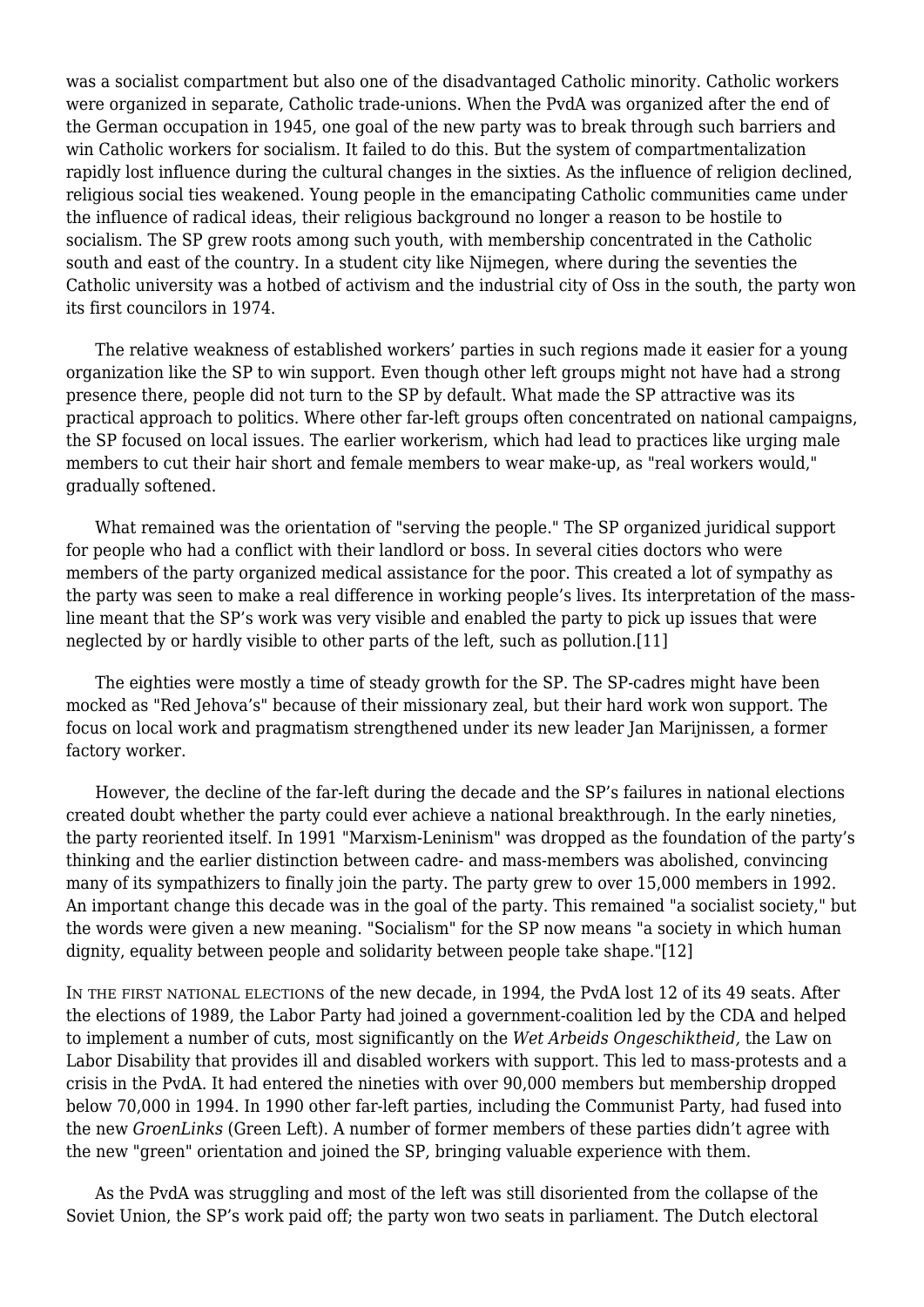system, based on proportional representation and without a threshold, makes it relatively easy for smaller parties to enter the parliament. The SP's first parliamentarians, Remi Poppe and especially Jan Marijnissen became prominent leaders of the opposition. With the only other party to the left of the PvdA, *GroenLinks,* evolving more and more into a green party for the progressive intelligentsia, the SP was well placed to lead the opposition to "purple." With its election slogan of "vote against, vote SP" and its symbol of a thrown tomato in full flight, the SP was clearly a party of protest.

 In 1998 the SP won 5 seats, in 2002 nine. The next year, the party started to emphasize its capabilities as a ruling party and how in government it would repair the damage done to the welfarestate. Its slogan was changed from "vote against" to "vote for," for example, social reconstruction. Membership of the SP continued to increase, with many former PvdA-members joining, and reached a peak of around 50,000 in 2007. In 2006 the party won over 16 per cent of the vote, 25 seats, becoming the third party in parliament. This proved to be a high point for the party; the pattern of rising support in almost every election was broken a few years later, with defeats in the municipal elections of 2010 and the loss of ten parliament seats that same year.

### **A Lost Opportunity?**

TO THE SP, the parliamentary elections of 2012 were a chance to make up for its losses and finally reap the awards it expected from the collapse of neoliberal euphoria in 2008. In 2006, the other parties had excluded the SP from talks to form a government coalition and successfully put the blame for this on the SP's supposed radicalism and unwillingness to compromise. This impression cost the SP dearly in 2010, and the party was determined to avoid a repetition. The SP moderated its program and in the most moderate election campaign in its existence tried to present itself as the most viable alternative to the right. For a while, the approach seemed successful but in the weeks before election day, its enemies went on the offensive and within two weeks the SP's lead in the polls vaporized. The party remained at 15 seats, at a tie with the PVV for the third party, even gaining slightly fewer votes than in 2010.

 Roughly four years into the euro crisis, the elections of 2012 can be said to have been the first in which the recession was a central issue. But the SP failed to convince the electorate that there is a left-wing exit to the crisis. The SP underestimated the impact its opponents' attacks on it had, how these rallied the right-wing behind the VVD, which won its largest victory ever, and the PvdA was able to win over many people that had planned to vote SP.

 The SP can be understood as a product of the weaknesses and defeats of Dutch socialism. The weakness of the social democrats and Communists meant that a small group of Maoist activists in the seventies and eighties had access to a large potential of unorganized workers. As the PvdA turned its back on its social democratic roots, more and more people didn't see any other option than the SP. The SP realized that its strength was not in winning political battles with other left-wing forces but in representing people who were disenfranchised. In the eighties, this meant that it took up local issues that were ignored by other parties.

 A major element of the SP's strategy then is to connect with existing constituencies of people looking for someone to represent them. After its national breakthrough, the SP persisted in prioritizing battles it was sure of it would find mass support for. Issues that are less popular, like anti-racism, are neglected. The SP has little experience in recruiting people on the basis of ideas or in ideological struggles in which different long term views and conceptions of the world clash. For such a large party, the SP has weak roots in the media or academia, and few writers or public intellectuals are associated with the party. These weaknesses came back to haunt the party during the campaign as it came under attack in the media and its candidates struggled to explain what its differences with the PvdA, which had adopted a new, progressive sounding discourse, actually were.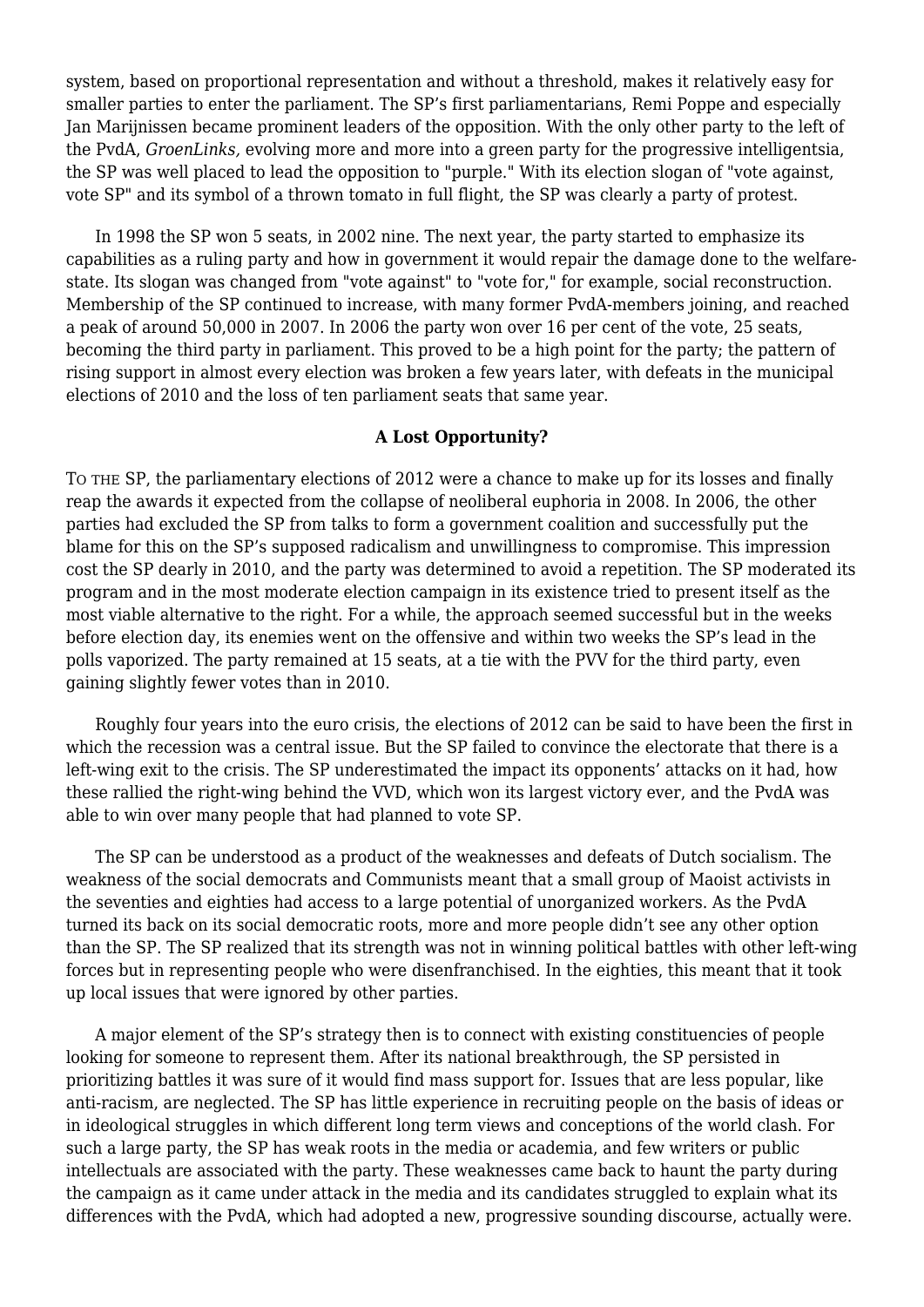The misfortunes of the SP in the last elections can be illustrated with the question of the pension age. For the last years, raising of the pension age from 65 to 67 was a central issue in Dutch politics. Already before the crisis in 2008, right-wing parties and the PvdA suggested cuts on the pension system. After 2008, the crisis became the argument for an increase of the pension age. Only the SP consistently resisted such a change and demanded that "65 stays 65," again connecting with widespread feelings in Dutch society. However, it became clear that the other parties, including the PvdA, were determined to raise the pension-age, and continuing resistance against these plans would exclude the SP from any government coalition in the near future. The SP's election program of 2012, "New Confidence" opened the door for a concession on this point by stating that "in any case, the pension age remains at 65 until 2020."

 This left the question open to what the party's final position would be, but during the campaign it turned out that it had accepted an increase in the pension-age. Most political parties in the Netherlands submit their election programs to an independent government agency called the CPB (*Centraal Planbureau*, Central Planning Bureau), the bureau for economic policy analysis. This institution gives a prognosis of what the consequences would be of the proposals. It doesn't limit itself to calculating, for example, changes in taxes revenues for the coming years but makes wideranging predictions about employment and the Dutch economy, for decades to come. Of course such predictions are ideological fictions and reflecting hegemonic ideas in economics, they base themselves on the theories of neoliberals like Milton Friedman.[13]

 Despite their claims of scientific objectivity, the CPB's calculations of course favor then those programs that are based on similar ideological presumptions. It's no surprise that it declared the VVD's proposals of harsh austerity and liberalization would generate the most jobs.[14] The predictions about the Dutch economy decades into the future are a farce, but since few question the principles underlying those predictions, they are accepted as hard scientific fact by many people. The CPB's findings are reported as such in the media and have an important impact on elections. After the CPB's released its evaluation of the SP proposals, it turned out that the institution had been asked to base itself on the assumption that after 2020 the pension-age would be raised. The party had silently given up on its resistance to this reform. Shifts like these hurt the image of the SP as a principled, reliable party.

 The new government will include the PvdA and the VVD, like the Purple coalitions in the nineties. It will continue with austerity measures. Some of the suggested measures include increasing the cost of health care and abolishing of study-grants for all students. With a government of the VVD and PvdA and trade union leaders prioritizing "a seat at the table," the Dutch political landscape looks very much as it did in the nineties – with the exception of the economic situation. In the nineties, "Purple" was propelled by economic successes and promises of a trickling-down of wealth. Instead of promises, neoliberalism now only has threats; "austerity or else…" To defeat the post-2008 zombie-neoliberalism and recover from the disappointment of 2012, the SP needs to take a step back from the perspective of government responsibility in the near future. What is needed is a new long-term vision for society, grounded on rebuild social movements and ideological struggle. That will be long-term project: neoliberal ideas that have been dominant for two decades won't disappear by themselves.

## **Footnotes**

1. Willem Schinkel, *De Nieuwe Democratie. Naar andere vormen van politiek* (Amsterdam: *De Bezige Bij*, 2012).

2. Arie van der Zwan, *Van Drees tot Bos* (Amsterdam: Balans), 162.